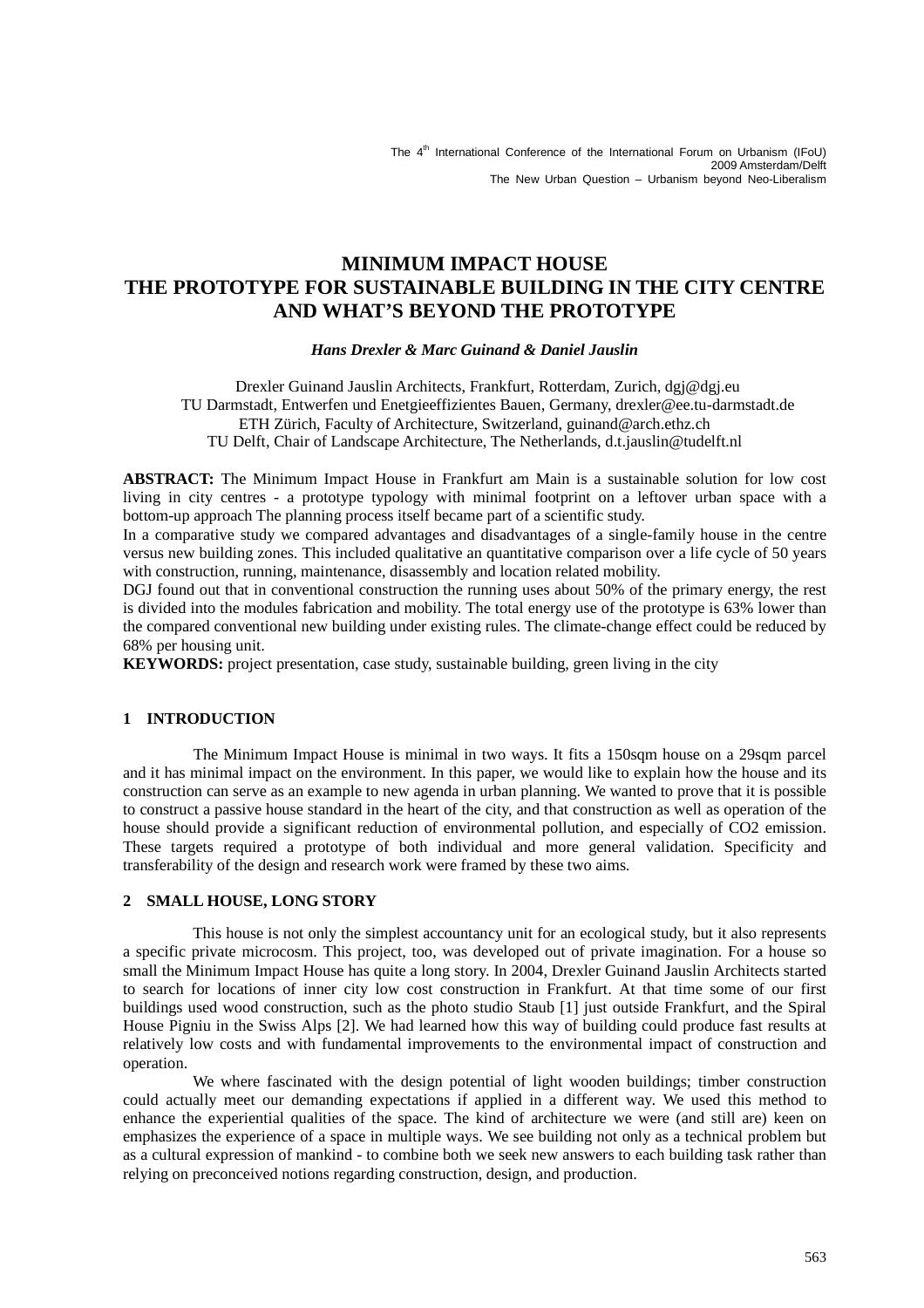The results of our various timber construction techniques were very encouraging. Timber constructions are relatively simple to adapt to many situations. Timber has less problems in insulation than steel or concrete based systems, allowing more freedom in design with contemporary insulation standards. With timber, the architect also has much more control over the formal qualities of the design itself.

 Having realized the easy and time saving qualities of timber construction we thought it might as well suit other demands. In Frankfurt, citizens, especially those with young families, often leave the city when they grow into their thirties - a common phenomenon in many European cities. This is an unpleasant development to our generation, which was born during the first oil crisis. Since the 80s our generation has developed an ecological awareness and practices a lifestyle of ecological responsibility. By moving to the suburbs we should have to give up these principles. We should have to spend more time, money and energy on mobility, have to use our cars more often - not only for our daily commute to work, shops, or schools, but also because the cultural activities take place in the cities and the intercity trains only stop in their centers.

 The demands of the housing market has led to a dramatic increase of land consumption in suburban areas. By consequence the demand of houses in green surroundings voids the essential reason for this demand: green spaces are increasingly consumed by houses, roads and highways. A major part of these new dwellings consists of detached or semi-detached houses for single families, with a maximized land consumption. City authorities and the adjacent municipalities compete for new citizens with land sales. This competition often undermines planning of urban development and accelerates the destruction of natural or agricultural spaces. As a result, building an affordable and energy efficient house in a green area outside of town was not a viable option.

 On the other hand, land prices in a city like Frankfurt often are unaffordable. There do however exist little niches in the urban fabric - especially in those cities distorted by war. What if we could find in the city of Frankfurt such an empty space? We began searching the area around our Frankfurt office for minuscule sites to construct single family houses. We also studied the urban housing of Japanese cities where sites for construction often are extremely small. Thus we integrated our ideas on architecture and life into a new concept: We where going to construct a Mini-house in the very center of Frankfurt.

 Along with these considerations and personal observations came the wish to see this project in a broader perspective. We wanted to find out whether the actual results would affirm our personal feelings. We examined the life-cycle energy consumption of the minimal size house and the environmental impact of its construction. Thus the Mini-house became the Minimum Impact House.

### **3 PROTOTYE AND COMPARATIVE STUDY**

For the prototype new spatial strategies were developed: The house appears to be a lot bigger inside than its size suggest from the outside because of the vertical organization. The tall and high building leads to a vertical organization of spaces rather than the conventional horizontal layout. Each room has a specific relationship to the exterior, the city and the street. The ground-floor has an office; public rooms like kitchen and dining are situated on the next vertical levels, whereas the private rooms like bathroom and bedroom are on the top floor next to the roof garden.

The separation in levels basically leaves one open space per floor with no separation of circulation and living space - this concept makes the house very vivid, open and welcoming to visitors. Still, enough privacy can be established by moving up one level, increasing in the guest room and the roof terrace. This secret garden is cut off from sight, but has a wonderful view - the highlight is a glimpse of the Frankfurt skyscrapers from the tip of the roof terrace suspended high above the birch-trees below.

To guarantee a long usability for the building it has to be adaptable to different usages and inhabitants. The house combines and mixes shop, office and living even from initial occupation. DGJ meetings and design workshops are held in the living room and office work is built on the ground level while the first floor is currently sublet to a graphic designer via a friend in the neighborhood. The bed of the owner/architect is also a show room model to visitors which can be bought at the same place by the designer/distributor.

We developed the facade from the history of the site: Since it was not used after the war, wild trees located on site had been grown there to an impressive size, which gave the place a unique atmosphere. The initial design concept was to build the Mini-house as an urban tree-house which grew into two large poplar trees. Further studies of the trees unfortunately revealed that they suffered from root rot. The municipal environmental department cut down the trees to prevent them from falling onto the street, before DGJ could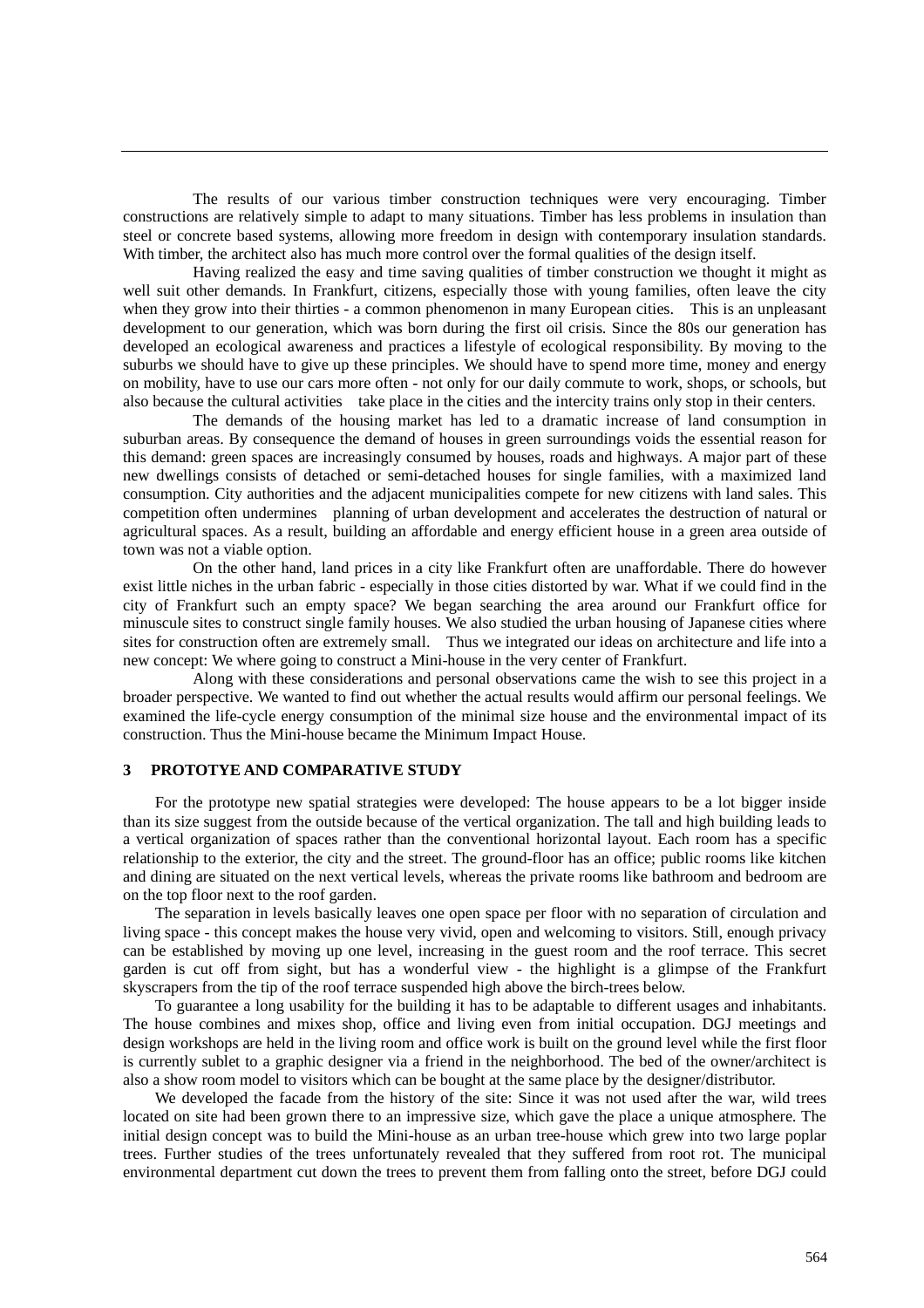get hold of the land. The real trees disappeared while we were integrating them metaphorically into the design. The facade to the building still shows the shadows of those absent trees.

In a research project the prototype was compared to a typical suburban house. A life-cycle-analysis quantified the amounts of energy, material in investment and consumption during an estimated life-span of the buildings of 50 years. We developed our own excel-based software and used this as a design-tool during the process for optimizing the prototype-building in terms of energy-consumption, construction and materials.

The urban environment of the prototype was compared to a typical suburban settlement in the north of Frankfurt called 'Riedberg'. Mostly former agricultural land has been transformed into a housing quarter for 15,000 inhabitants. The Sabina House was built to rather normal standards but sold as an "ecohouse". Several aspects of the two houses like accessibility, mobility, social structure, green spaces and facilities in the surrounding were compared. These "soft facts" were equally considered them the "hard facts," which included: calculations of the primary energy consumption divided into non renewable and renewable sources and the global warming potential, GWP (Global Warming Potential expressed in kgCO2eq).

The energy consumption and CO2 emissions where monitored for 7 different aspects: Construction, Operation, Maintenance, Mobility, Deconstruction, Infrastructure, and Land Use. The comparison shows that while the gains in operational energy (the main focus) are important, other aspects gain enormous importance once a relatively high standard is reached. In other words, if the detailing is good, the impact of bad placement in an urban context becomes even more important for a good overall result.

In conventional construction of the Sabina House, the operation uses about 50% of the primary energy; the rest is divided into the modules fabrication and mobility. The total energy use of the prototype is 63% lower than the compared to the Sabina House. The GWP climate-change effect could be reduced by 68% per housing unit from Sabina to Mini-house. With highly efficient buildings the annual running of the building is only a part of the ecological impact. To consider the impact more has to be taken into account.

The results show that even in conventional building the construction has a greater impact on the GWP and about equals the amount of energy used for heating during 50 years.

#### **4 BEYOND THE MINIHOUSE**

 The Minimum Impact House is a micro study which examines every environmental aspect of a single living unit. Even though developed from an individual project, the results can be generalized. This shall be considered here in a larger scale: An EU study [3] sought to discover why between 1990 and 2000 individual traffic in 15 countries of the EU had produced 20% more CO2. The emission of exhaust gas causing climate change was compared to three indicators: growth of population, gross national product, and uncontrolled urban spread. The correlation between the third indicator and CO2 emission is the most significant one. Simply put, this means that the economy and population could grow without harming the climate if they would not produce more traffic through decentralization. By consequence we need growth in urban areas where infrastructure is already established. The quoted study also shows that in Europe, planning measures most likely are easier to accept by the public than restrictions on individual traffic or higher taxation. Planning methods are considered to be more effective than limiting CO2 values for cars with combustion engines. Thus the EU research study and the Minimum Impact House report lead to the same direction: Ecological housing in green areas or suburban low energy houses for single families, as have been promoted since 2000 in many European countries, are well-intentioned but ultimately cause enormous environmental damage. Measured in energy consumption, the standards of new buildings are getting better so that an improvement of their energy balance will soon be optimized. As a result, contextual determinants will get more important - traffic, infrastructure, and consumption of resources through construction or CO2 neutral materials. We have to choose a new way to achieve sustainable construction in existing dense settlements and we should promote urban densification and preservation of natural and agricultural areas. To us, anti-consumerism or reduction of quality of life don't seem to be realistic options; we believe that compared to living in suburban districts, living in an urban Mini-house offers a surplus of comfort and quality of life and saves significant amounts of energy and cost.

 The common apartment in town is still regarded as unsuitable for families. So it was of great importance to us to build a house that, being evidently sustainable, would also realize the dream of a single family house. An improved sustainability requires that attitudes about location are no less important than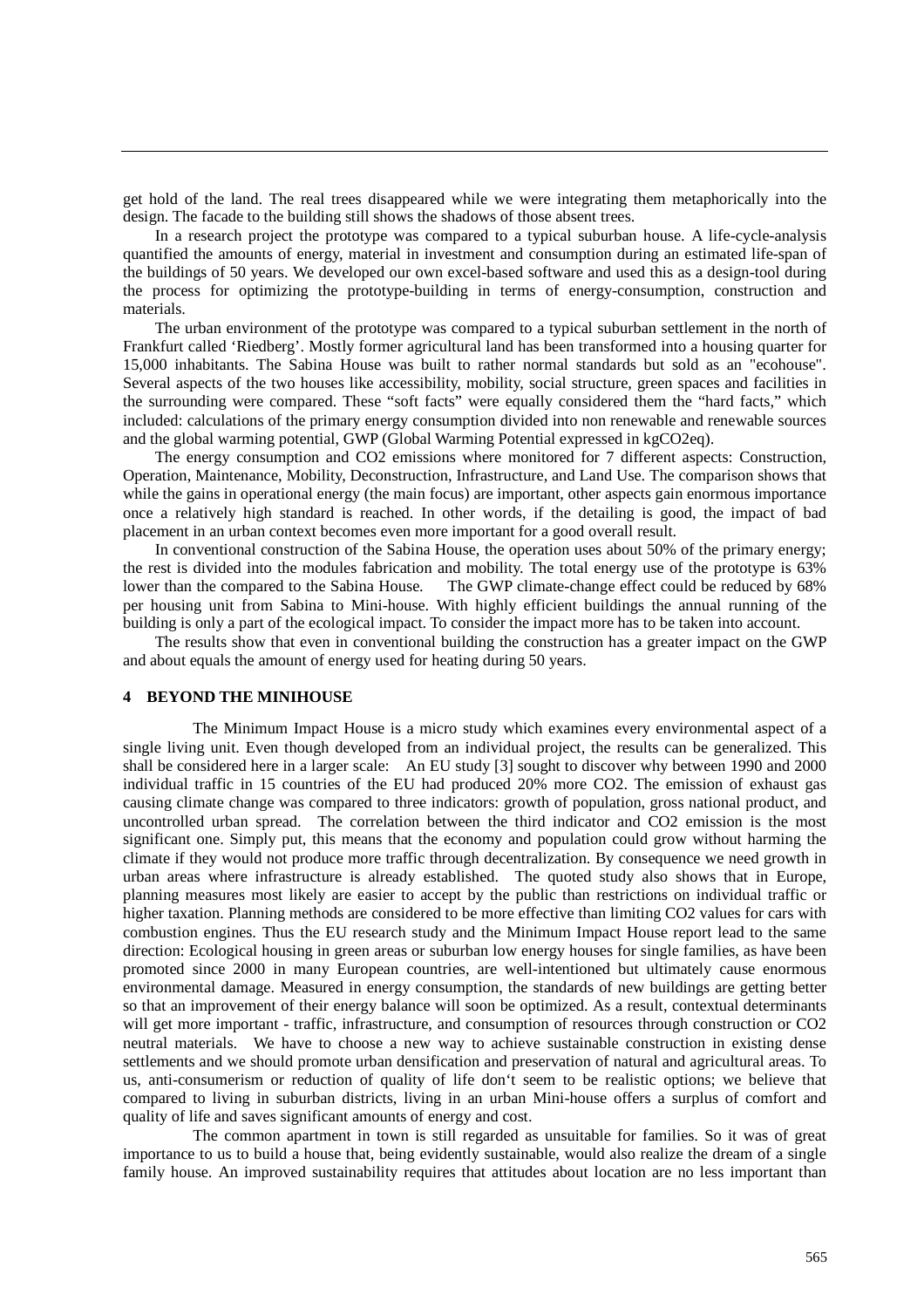innovations in design and technique. This new awareness leads to a non site: the building gap.

There are different types of building gaps - some exist because a building is temporarily missing, in general because of questions of ownership, juridical disputes, or financial problems. In some locations, these gaps are able to be filled in by conventional buildings. We are interested in gaps which under the actual conditions cannot be used for a conventional building - for example because access to some inner court has to be guaranteed, or a traffic area has to be respected, or because in a high-grade building complex (for example a multistoried housing estate) there is a worthless shed left over occupying the ground. The gaps all have something in common: they are always in areas with an extreme urban density. The exploitation of these types of gaps in the city can avoid a new building in the country.

 Unlike the heterotopias described by Michel Foucault (4), our prototypical gap is not situated at the urban fringe where prisons, madhouses and cemeteries have been located since the eighteenth century. Its situation is in the center of an urban residential district with houses, pubs, offices, and shops - and not far from important cultural institutions and public traffic facilities. The void of the urban building gap is in contrast to the district's building density. We call such a place a fracture in the urban structure. These fractures refer to the failure of other (ideal) urban building strategies. It is of some interest that they exist at places where an ideal solution meets another-one, which is likewise ideal. There is a fracture in Frankfurt-Sachsenhausen, where the late 19th century architecture of the Gründerzeit meets the structures of the 1960s, when priority was given to the car-friendly city. Or in Amsterdam-Nord, where social-democratic planning of the 1970s collides with the structures of the 1930s. Each of these fractures is complicated and they do not grow together like broken arms or legs. They result from a clash of different concepts of thought. Usually such gaps are covered with poor remains of vegetation, mostly superfluous and weedy, planned at the best, but even then unused and rarely free from rubbish. The fractures are like symptoms of an unconscious disease; as one has to live with them, one has to make them evident at the surface. For urban architecture this has many implications: most significantly, architecture should reveal these fractures of urban structures. Thus our strategy for construction at such a place is to emphasize the contrasts, opposing the idealistic urban patchwork to the ideal planning of new towns.

What we love in urban culture is its antagonism, the variety of potentials, the simultaneity of cultural, economical, and social life. The Mini-house at the fracture has a view on lively house fronts and busy streets; a vital urban feeling is granted by the various views and perspectives. And the front itself enables an open dialog with the city. What originally seemed impossible in this conflicted urban fracture is suddenly palatable and real. This approach has a long tradition in modern art. By emphasizing the contrasts through architecture, an almost surrealistic image is created. In Walter Benjamin's words, "there is nothing as surrealistic as the true face of the city." (5)

 The Mini-house is not a common urban house - many people stop when they see it for the first time: Its timber clad façade cantilevers out over the sidewalk. It seems to be loved more by the public than by architects - perhaps because it disproves many prejudices of the guild. Such reactions make us proud.

 The Mini-house is about responsibility; it demonstrates holistic thinking and differentiation. It is also an idealistic house, though not naive, and it is built, functioning, and inhabited. Its energy balance during the first (and cold) winter of 2008/09 even showed a slightly better performance than the calculations.

# **5 FOLLOW-UP PROJECTS**

 At present our Frankfurt office is developing a follow up, Mini-house II. Its site is occupied by a small kiosk. The owner intends to rent the house as a private investment. Mini-house II shall be built above the kiosk. Its timber construction is completed by several steel columns to reinforce the corners and by an extensive glazing. Mini-house I served as a reference to this project and it is interesting to compare similarities and differences throughout design and building process. Compared with Mini-house I, the project has advanced remarkably fast; by the time this is written the application for a building permit will have been turned in at the city administration of Frankfurt.

 The problems of urban development which led to the Mini-house project still preoccupy DGJ. A research team of the Chair of Landscape Architecture of the Delft University of Technology is developing, in collaboration with DGJ and the TU Darmstadt and a Dutch real estate developer, additional studies on the conditions of Mini-house construction in the Dutch context. In the Netherlands, too, the tendency of urbanizing the countryside still is unrestrained - with all the negative consequences seen above. In addition to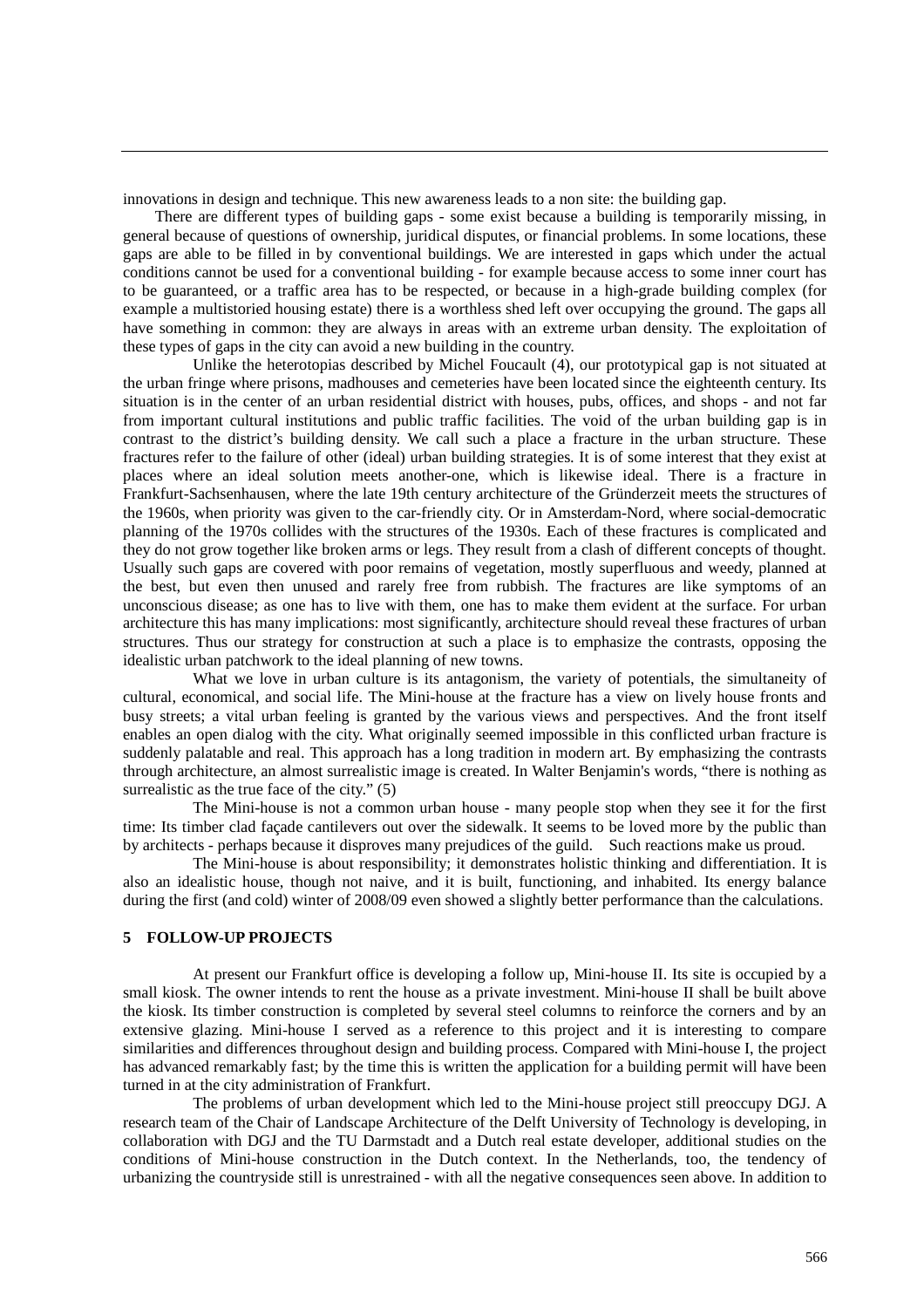these there are specific threats such as water management and the rise of the sea level. The research project Green Living in the City should explore new typologies for the construction of sustainable housing in urban centers. With 500,000 new homes to be built in the decades to come, the Dutch metropolitan Randstad region is not expected to become any greener.

 Green Living in the City suggests two main fields of green innovation: An improved use of public and private green space by ways of combining architectural and landscape design, and green building: promoting sustainable technology for building, running and maintaining the living space. For the Dutch context we propose 3-8 types of green Mini-houses. Our study tries to identify left over potential for minimum impact housing in the core of one of the larger cities, most likely Amsterdam.

 Proceeding on the assumption of 500 new Mini-houses, the study compares in a life cycle analysis their operating energy balance to those of a reference group of equal size homes representing the current state-of-the-art in Vinex and urban high density housing.

 Since the 1990s in Netherland, sustainability has been pointed out as a target of urban planning; but at the same time the tendency of urban sprawl was reinforced. The Vinex Programme of the 1990s for example proposed the growth of cities along existing infrastructure and promoted densified building, but nevertheless counted on individual motor traffic. The current economic crisis set an end to building "behind the noise barrier", but the Vinex model still is praised as successful. Even in 2009 a competition, "Hardop Dromen" ("Dreaming Aloud"), was published by the province of Nord-Holland, in order to get proposals for sustainable building in an agricultural area. As might be expected, there was a great number of excellent proposals with nice houses covered with green. DGJ had proved that it would make more sense to realize the 200,000 living units in question in the 18 largest towns of Nord-Holland and thus proposed 500 units of housing along a green ribbon in northern Amsterdam. This feasibility study couldn't provoke a change of mind. The project is still mentioned here because it shows that even for cities with extremely different structures and problems, potentials for the realization of green living dreams can be found - if only there is a will to find them.

Exploring new technologies and methods for the combination of landscape and architectural spaces is a central subject of another research project, "Architecture with Landscape Methods" - which was initiated by us with the Chair of Landscape Architecture at Delft University of Technology. In this study we examine a wide range of projects created by architects with often extremely different concepts; the research concentrates on the formal qualities of the projects as landscapes. Architecture as landscape is a subject that was often treated by DGJ in their own designs and buildings. Now a theoretical ground should be defined by a systematic analysis of the different projects. Our research is based on the analytical methods developed by Clemens Steenbergen and Wouter Reh at Delft University of Technology [7]. In nearly every classical and modern treatise, architecture is understood as contrary to landscape. But buildings that claim to be landscapes are a striking phenomenon in recent architecture, with little theoretical support so far. The research should enable us to develop new methods of design or to apply old methods in a new way - as we did with the Mini-house project.

# **6 CONCLUSION**

 From a generally accepted awareness that the building industry is a key player in energy consumption, many colleagues, and even entire governments, have gone about new efforts for renewal and sound planning; in this a new trend towards sustainable building appears to be slowly materializing. To us, it is not only important how to reach energy goals but also where. If we do not recognize the connection between emplacement and sustainability, many sustainable developments might just miss the point.

 As architects, we are trained to connect holistic ideas of design to any small detail. Our grandfathers' generation called this "design from the city to the door handle." In our generation, the gap between the scales is increasing; we have to connect our concepts from global warming to physical microstructures of materials. We have to master even more complexity and still be able to build at the highest level. We should become aware of a global impact of even the smallest scale of detailing without losing the larger picture and missing our initial targets altogether.

 The role of the architect as a humanistic generalist must be practiced and propagated if we are seeking a truly sustainable solution to our current problems. When describing, by the end of our Mini-book, the applicability of the Mini-house project to other and maybe new fields of work, we had in mind the